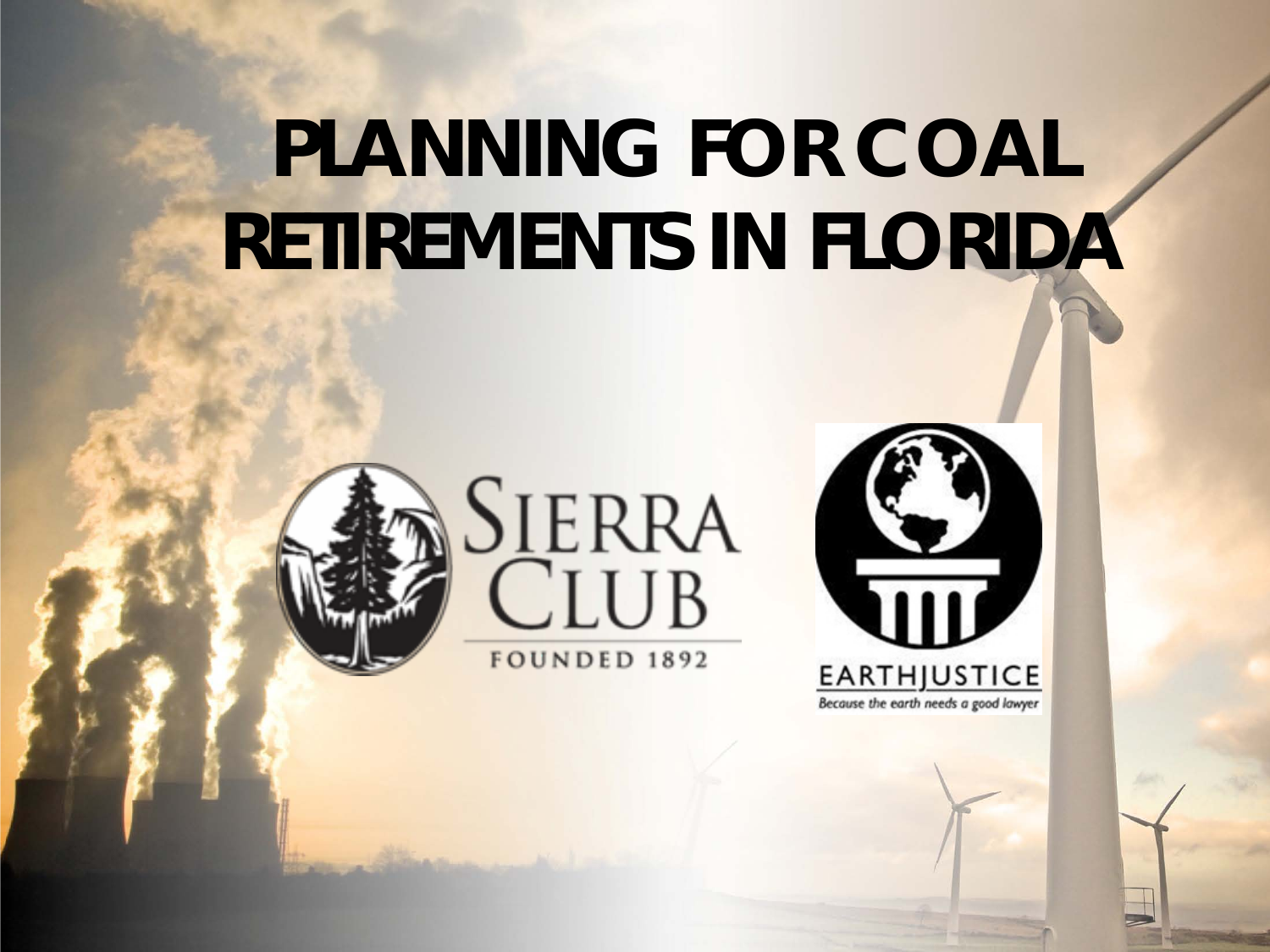#### Coal capacity is retiring across the country.

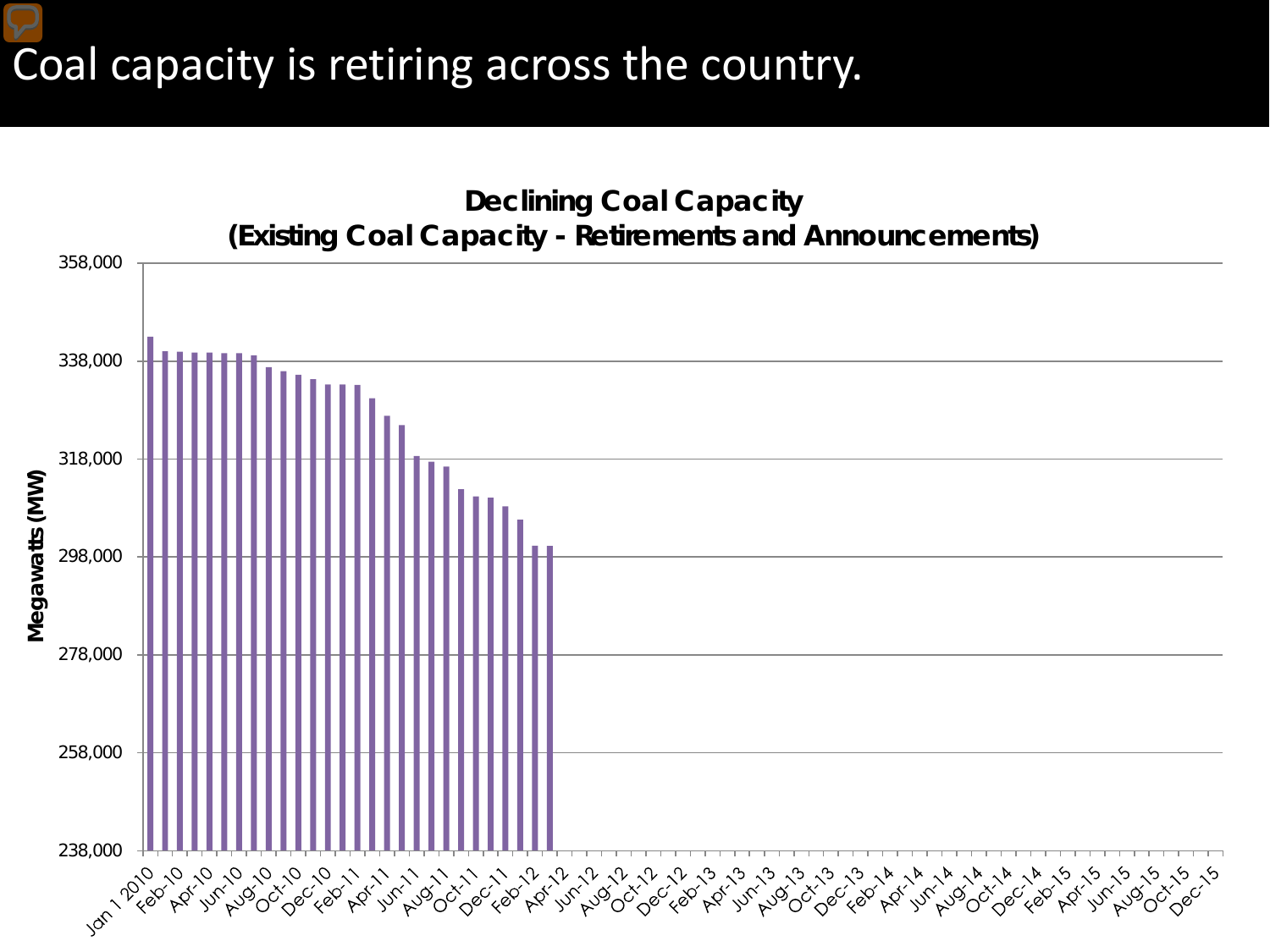The question for regulators is whether to approve coal plant closures in the face of new and future EPA regulations, or to approve utility investments in costly pollution controls to keep the plants running..... In the end, regulators should enter a decision that addresses all of the relevant risks.

- *Practicing Risk Aware Electricity Regulation* at p. 9.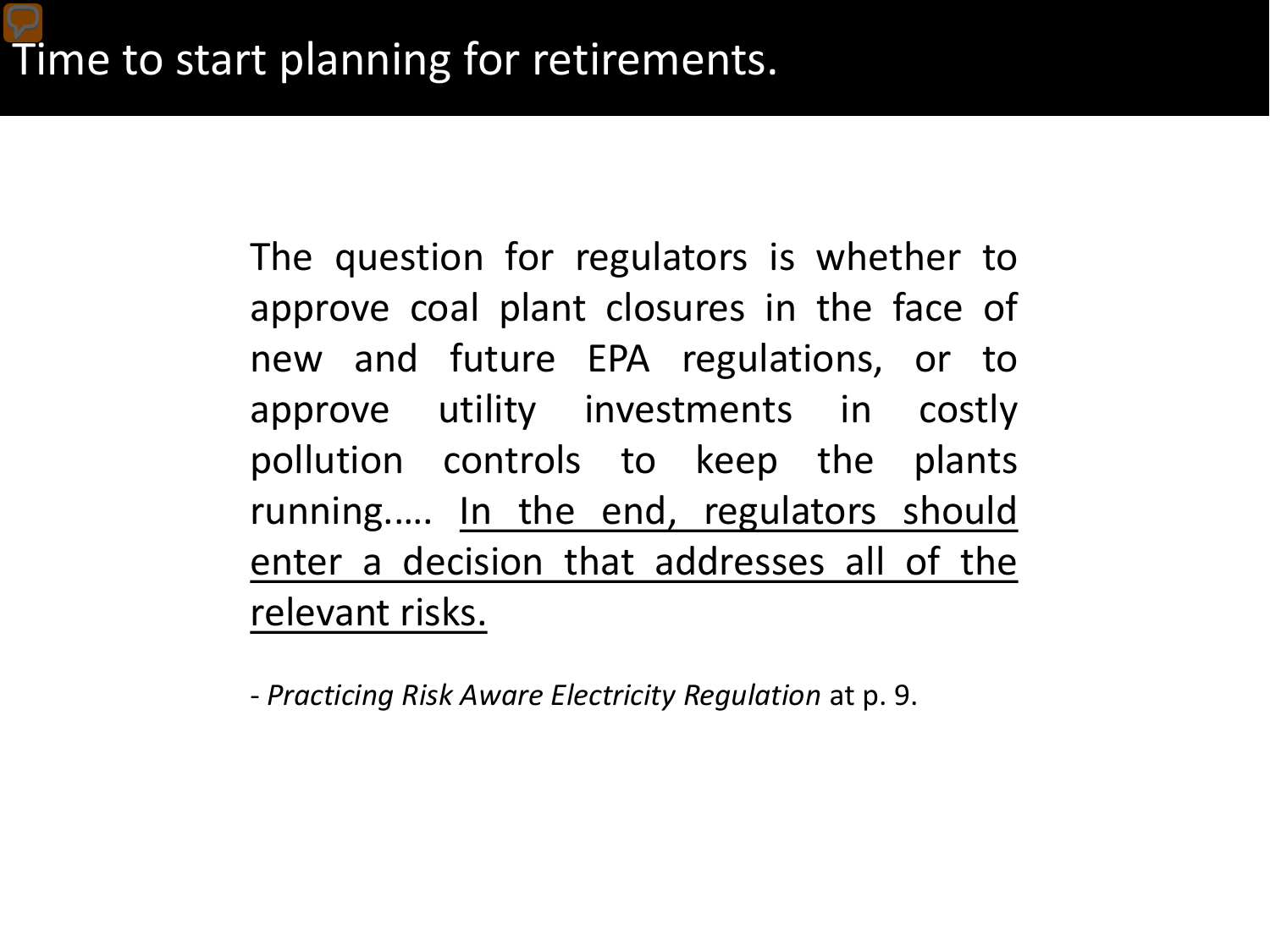#### The Commission should carefully plan for coal retirements.

The PSC has the power and duty to address retirement and retrofit decisions in the Ten Year Site Plan (TYSP) process:

> **• Utilities must provide "reasonably sufficient, adequate, and efficient service," and must do so at "fair and reasonable" rates. F.S. 366.03, 366.05.**

> **• The Commission also has the authority to require construction of new facilities, or the repair of old ones, in order to meet reliability needs. F.S. 366.05(8).**

**• The TYSP process provides guidance as to a utility's "power-generating needs," and the future of its fleet. F.S. 186.801.**

**• Past TYSP reviews include consideration of conservation, retrofits, fuel diversity, new plants and retirements.** 

The Commission can and should use this process to begin understanding, and planning for, retirement risk.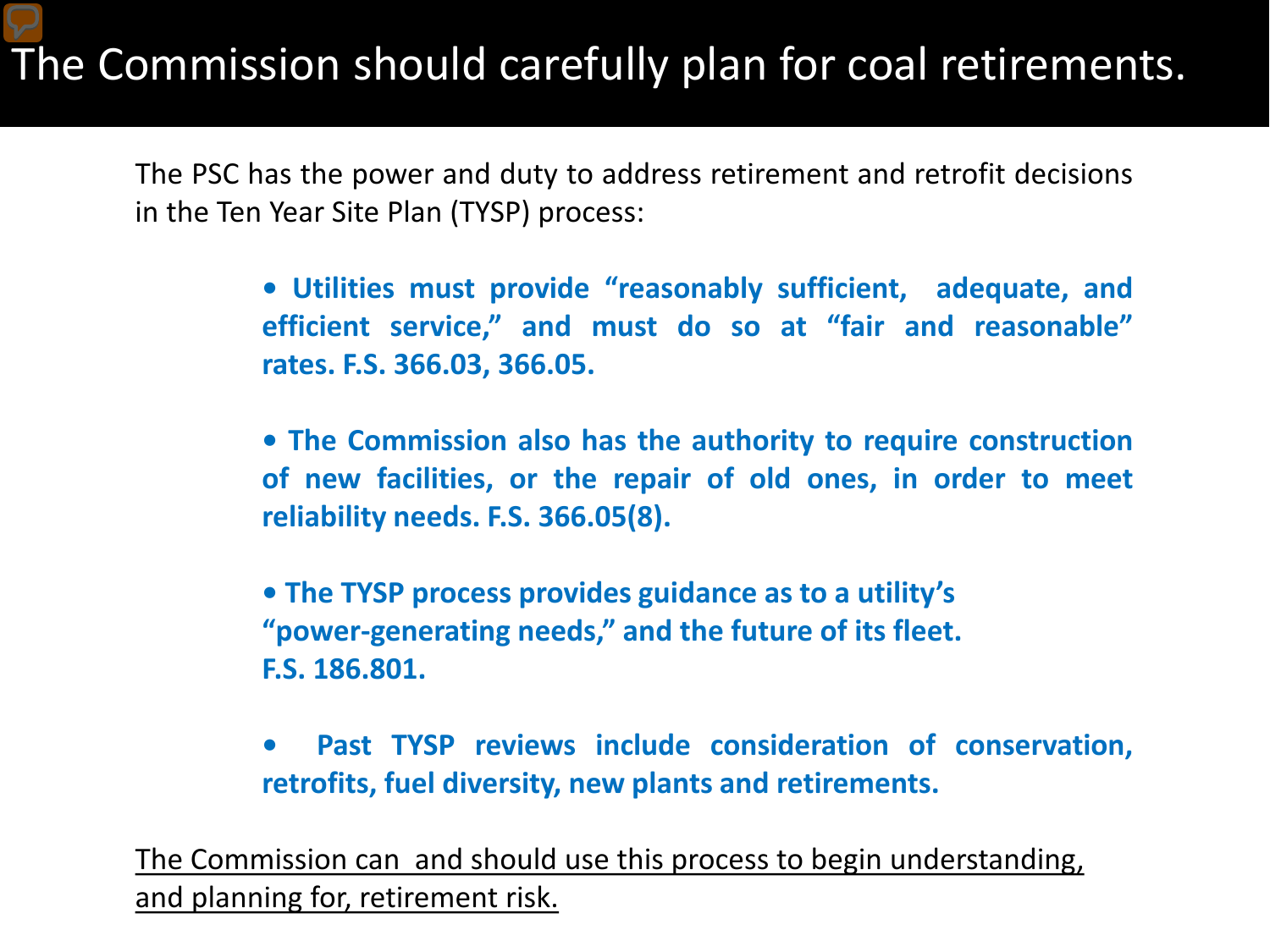### What's coming down the pike?

• Mercury and Air Toxics Standards (MATS) – *2015/2016 compliance deadline*

• SO2 National Ambient Air Quality Standards (NAAQS) – *State compliance plan due 2013*

• Regional Haze/ Best Available Retrofit Technology (BART) – *Compliance plan will be in force in 2013, for a five-year compliance period*

• Cooling water standards – *Final rule by June 2013*

• Coal combustion residuals (ash) standards – *Proposed rule in 2010; final rule coming soon*

• Carbon pollution standards for existing power plants – *Standards for new plants have been proposed; standards for existing plants will follow*

• Etc. (Effluent limitation guidelines, ozone and PM NAAQS…)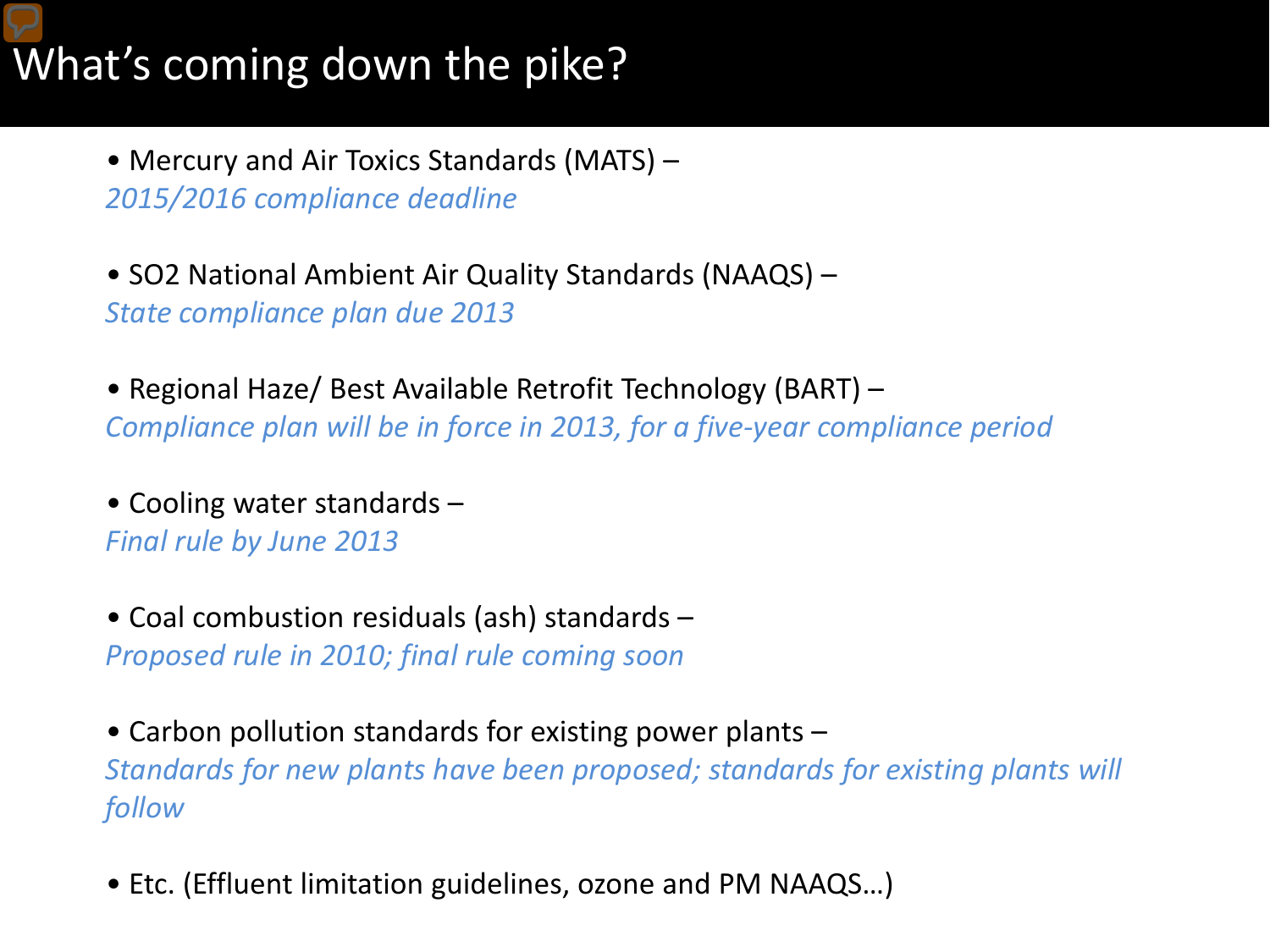## Retrofitting old plants does not make economic sense.



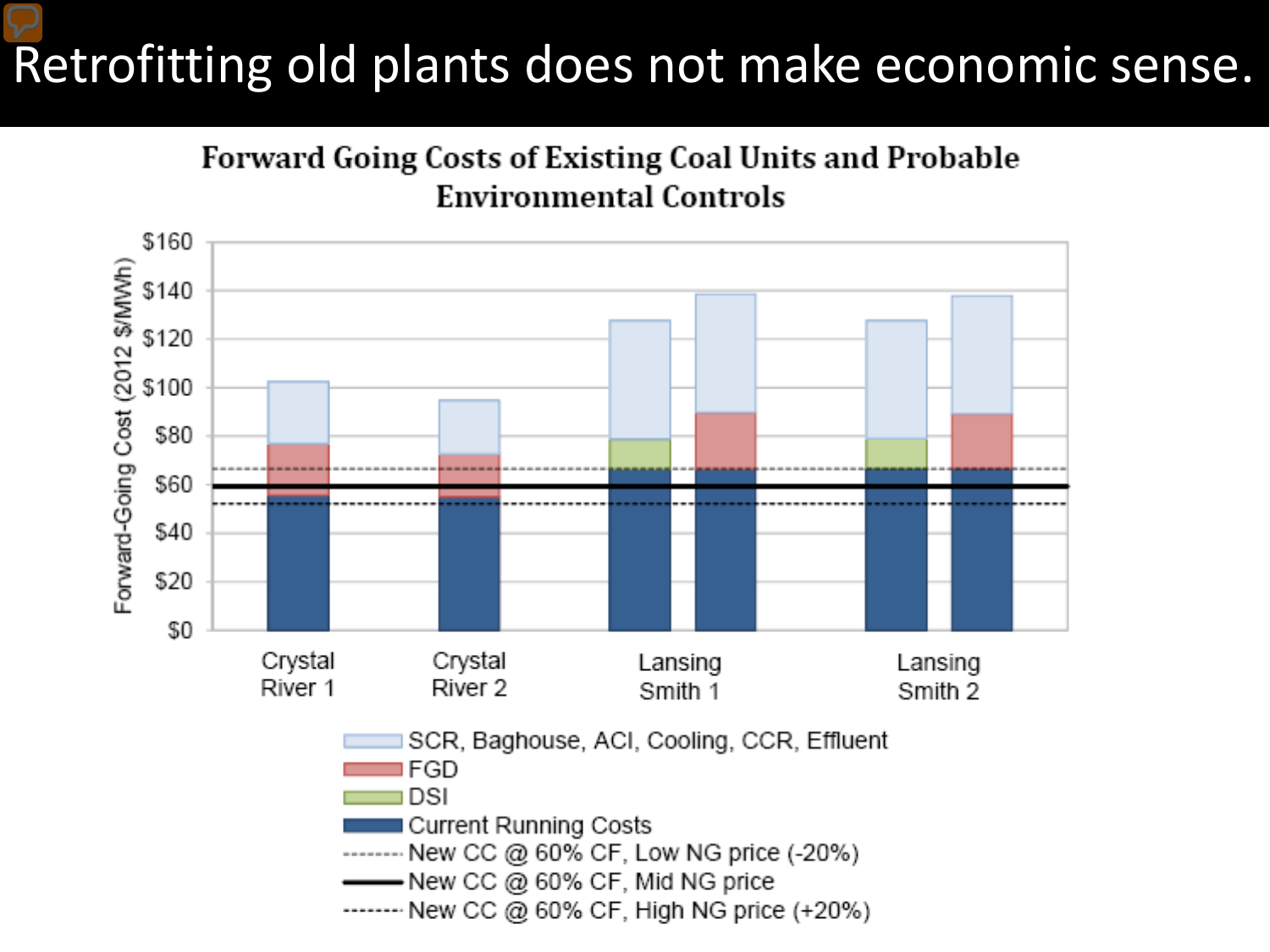|                                                | <b>FGD Capital</b><br>Costs (\$m)<br><b>Synapse</b><br><b>Estimate</b> | <b>FGD</b><br><b>Capital</b><br>Costs (\$m)<br><b>Company</b><br><b>Estimate</b> | <b>SCR</b><br><b>Capital</b><br>Costs (\$m)<br><b>Synapse</b><br><b>Estimate</b> | <b>SCR</b><br><b>Capital</b><br>Costs (\$m)<br><b>Company</b><br><b>Estimate</b> | <b>Baghouse</b><br><b>Capital</b><br>Costs (\$m)<br><b>Synapse</b><br><b>Estimate</b> | <b>Baghouse</b><br><b>Capital</b><br>Costs (\$m)<br><b>Company</b><br><b>Estimate</b> |
|------------------------------------------------|------------------------------------------------------------------------|----------------------------------------------------------------------------------|----------------------------------------------------------------------------------|----------------------------------------------------------------------------------|---------------------------------------------------------------------------------------|---------------------------------------------------------------------------------------|
| <b>Crystal River 1 &amp;</b><br>$\overline{2}$ | \$517                                                                  | \$445                                                                            | \$200                                                                            | \$182                                                                            | \$146                                                                                 | \$250                                                                                 |
| <b>Lansing Smith 1</b>                         | \$114                                                                  | \$112                                                                            | \$40                                                                             | \$66                                                                             | \$29                                                                                  | \$36                                                                                  |
| <b>Lansing Smith 2</b>                         | \$136                                                                  | \$133                                                                            | \$48                                                                             | \$75                                                                             | \$36                                                                                  | \$43                                                                                  |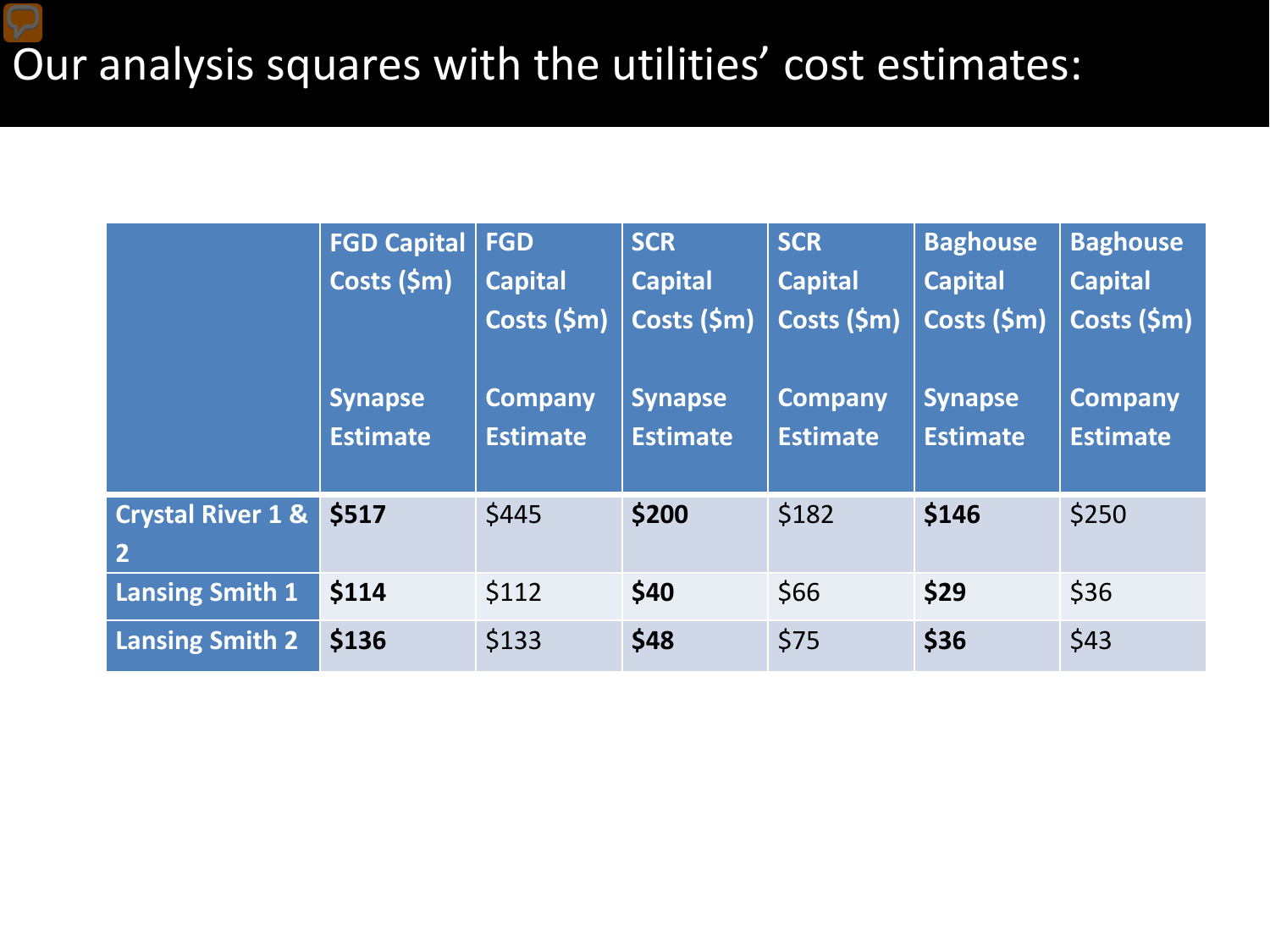"Ultimately MATS will require the installation of controls on Crystal River units 1 & 2 or force their retirement."

*Moreover:* "[T]he capital cost and annual operating cost associated with retrofitting [FGD scrubber] systems on Units 1 and 2 was costprohibitive."

-Progress Energy compliance filing with FL DEP (May 2012)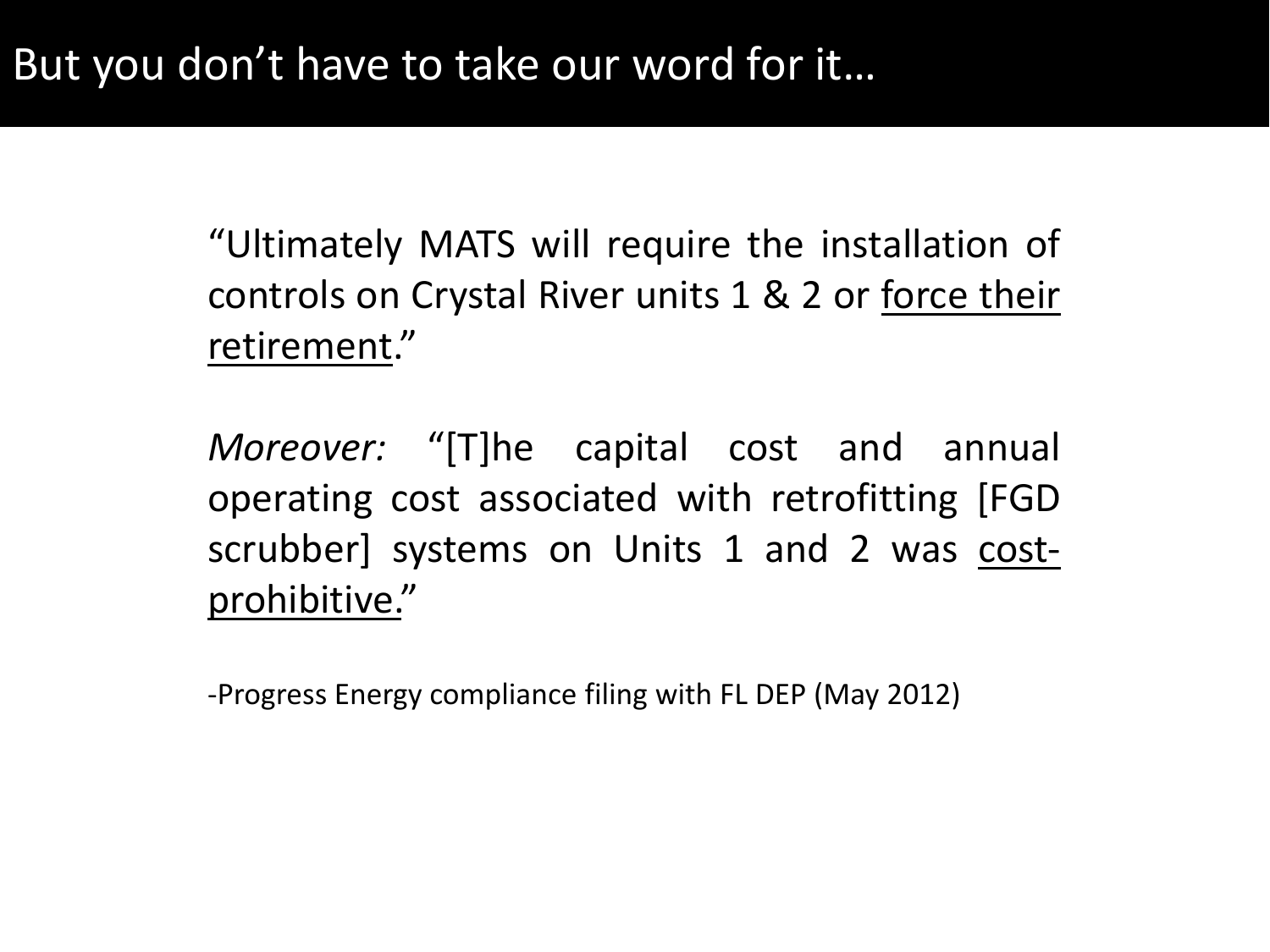#### But you don't have to take our word for it:

"[C]ompliance with unit specific emissions limits contained in the [EPA]s' newly released Mercury and Air Toxics Standards (MATS) rule may severely restrict Gulf's coalfired generation or completely eliminate the generation produced by Gulf's coal-fired units at Plants Smith and Scholz as early as 2015.

[Further compliance obligations impose] total combined compliance costs that render controlled coal-fired operations uneconomical in the long term."

-Gulf TYSP at 3.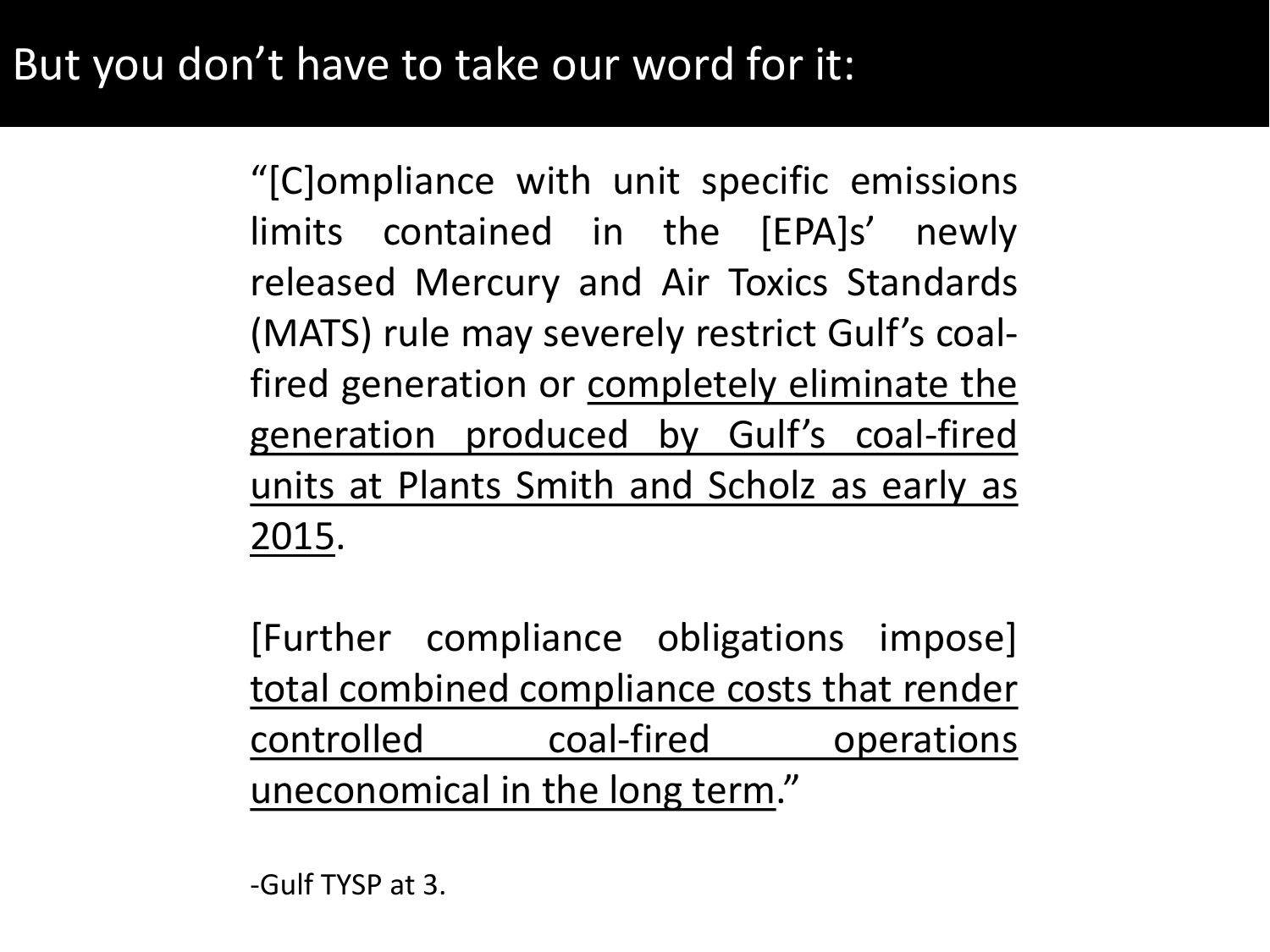• Develop full environmental compliance obligation information, including potential costs and retirement timelines, in Ten-Year Site Plans.

• Develop and understand alternatives to continued operation of non-economic plants, including renewable energy and energy efficiency options. *See* F.S. 186.801.

• Where retirement is a possibility, undertake a transparent reliability analysis as soon as possible. Take further steps as necessary.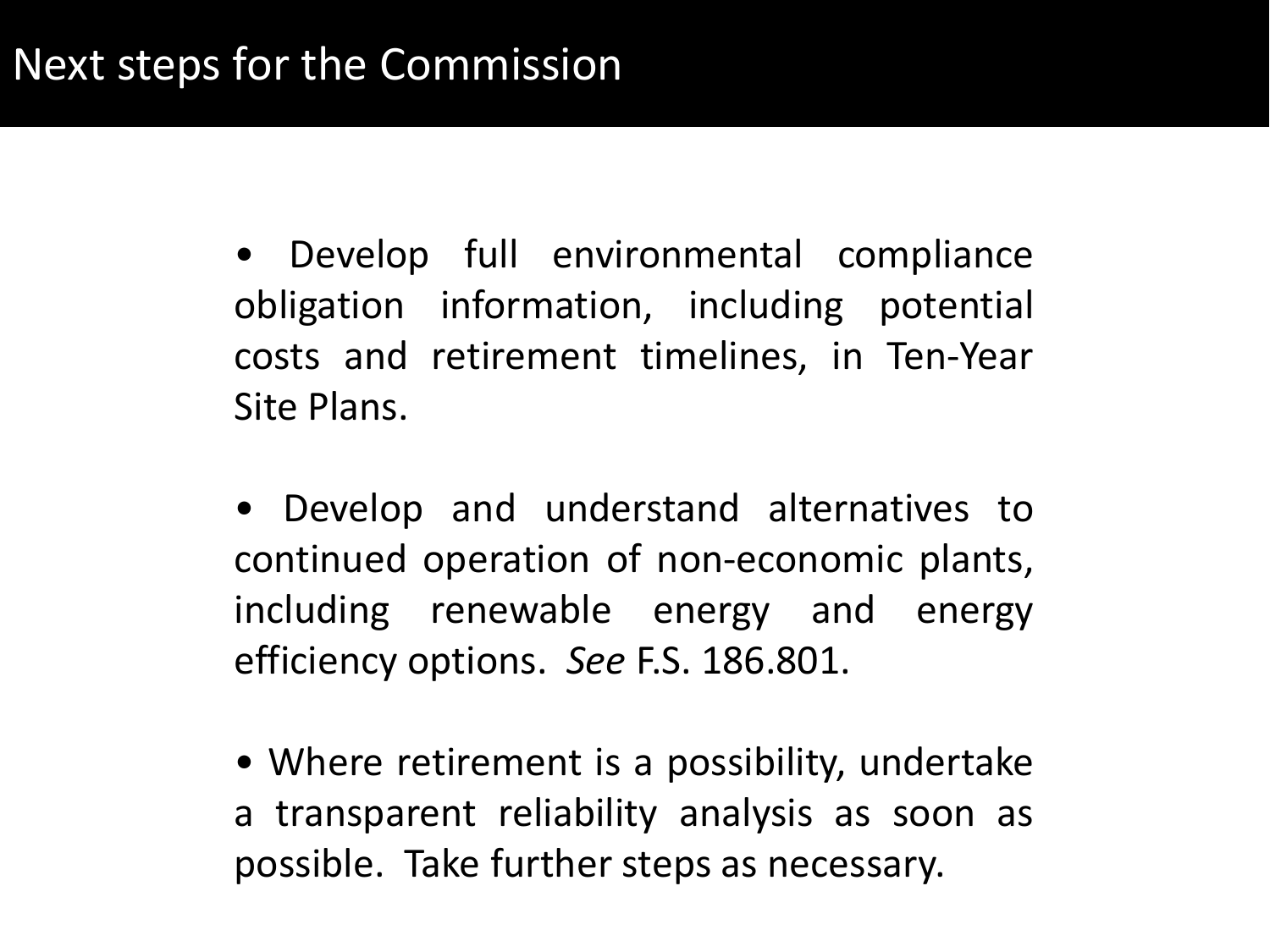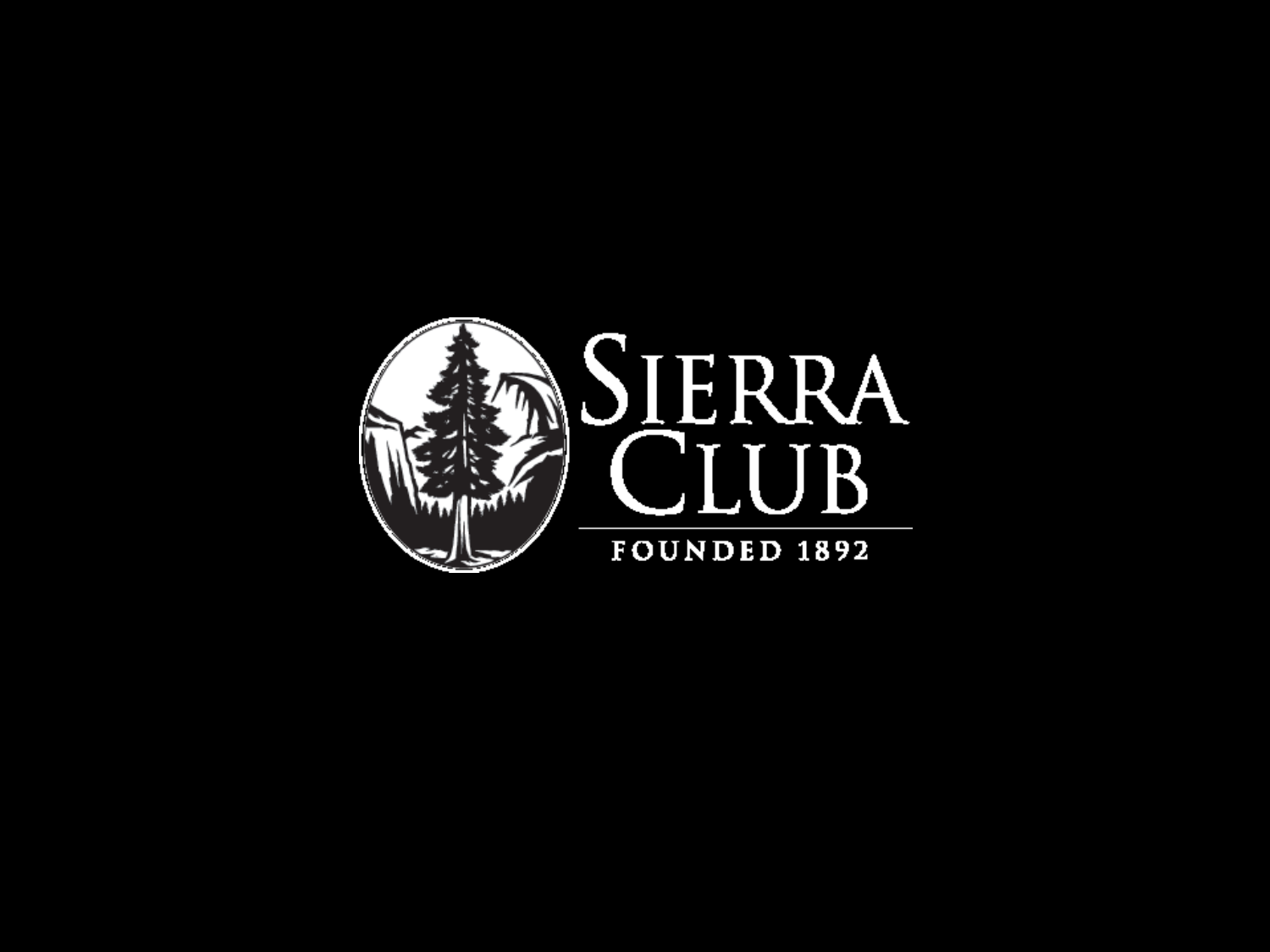#### Additional Information on Compliance Obligations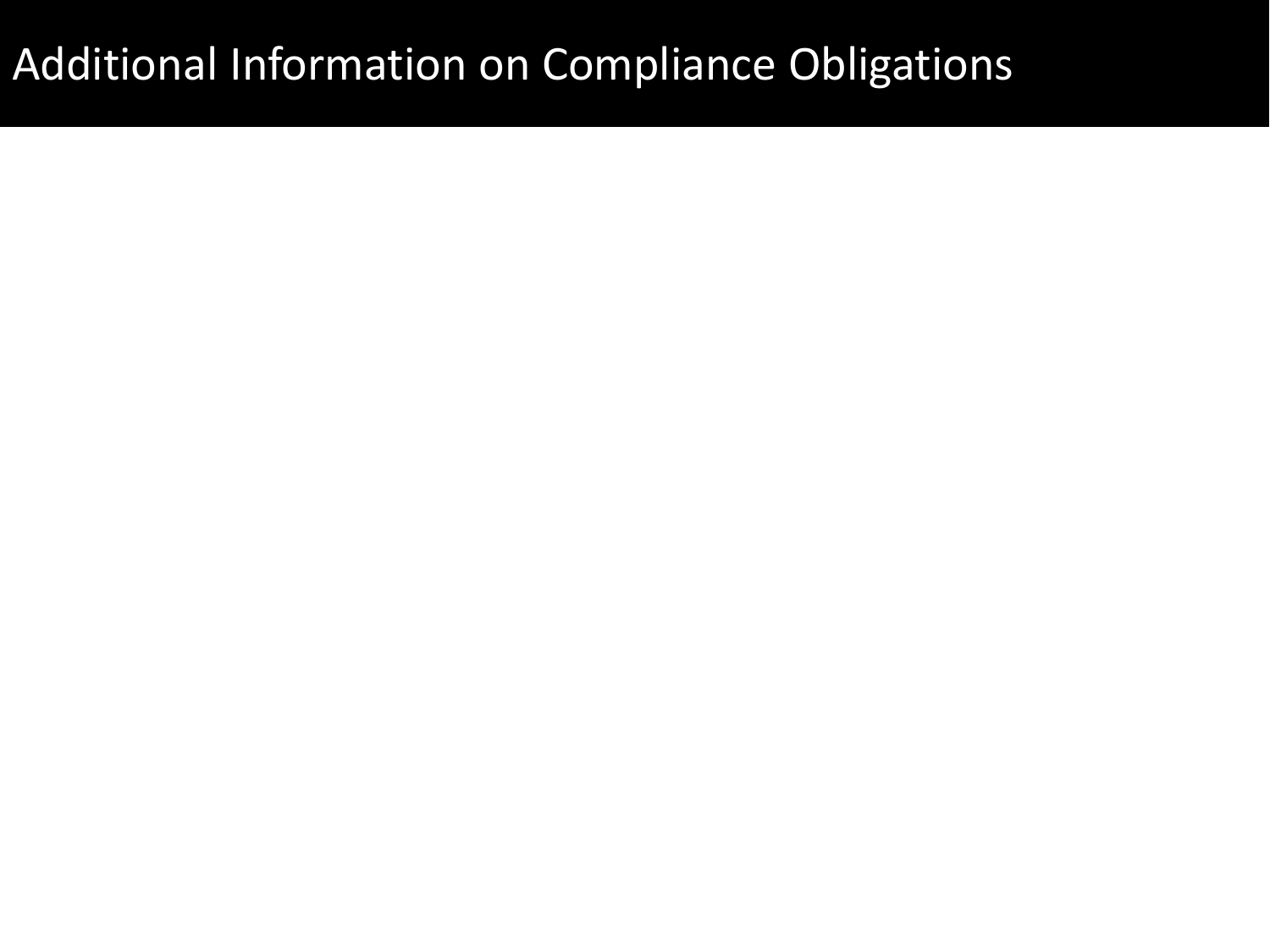## Compliance obligations at Lansing Smith and Crystal River: **MATS**

The unscrubbed Lansing Smith and Crystal River (1&2) units are currently permitted to emit SO2 at rates above the scrubber threshold in MATS.

Ergo, MATS compliance is likely to require SO2 controls – and probably scrubbers.

|                                 | EPA's<br><b>Presumed</b><br><b>Scrubber</b><br><b>Threshold</b> | <b>Permitted</b><br><b>Emissions</b><br>(Ib SO2/mmBtu) |
|---------------------------------|-----------------------------------------------------------------|--------------------------------------------------------|
|                                 | (Ib SO2/mmBtu)                                                  |                                                        |
| <b>Crystal River 1</b>          | 2.0                                                             | 2.1                                                    |
| <b>Crystal River 2</b>          | 2.0                                                             | 2.1                                                    |
| <b>Lansing Smith 1</b>          | 2.0                                                             | 2.1                                                    |
| <b>Lansing Smith 2</b>          | 2.0                                                             | 2.7                                                    |
| <b>Lansing Smith (Combined)</b> | 2.0                                                             | 4.5                                                    |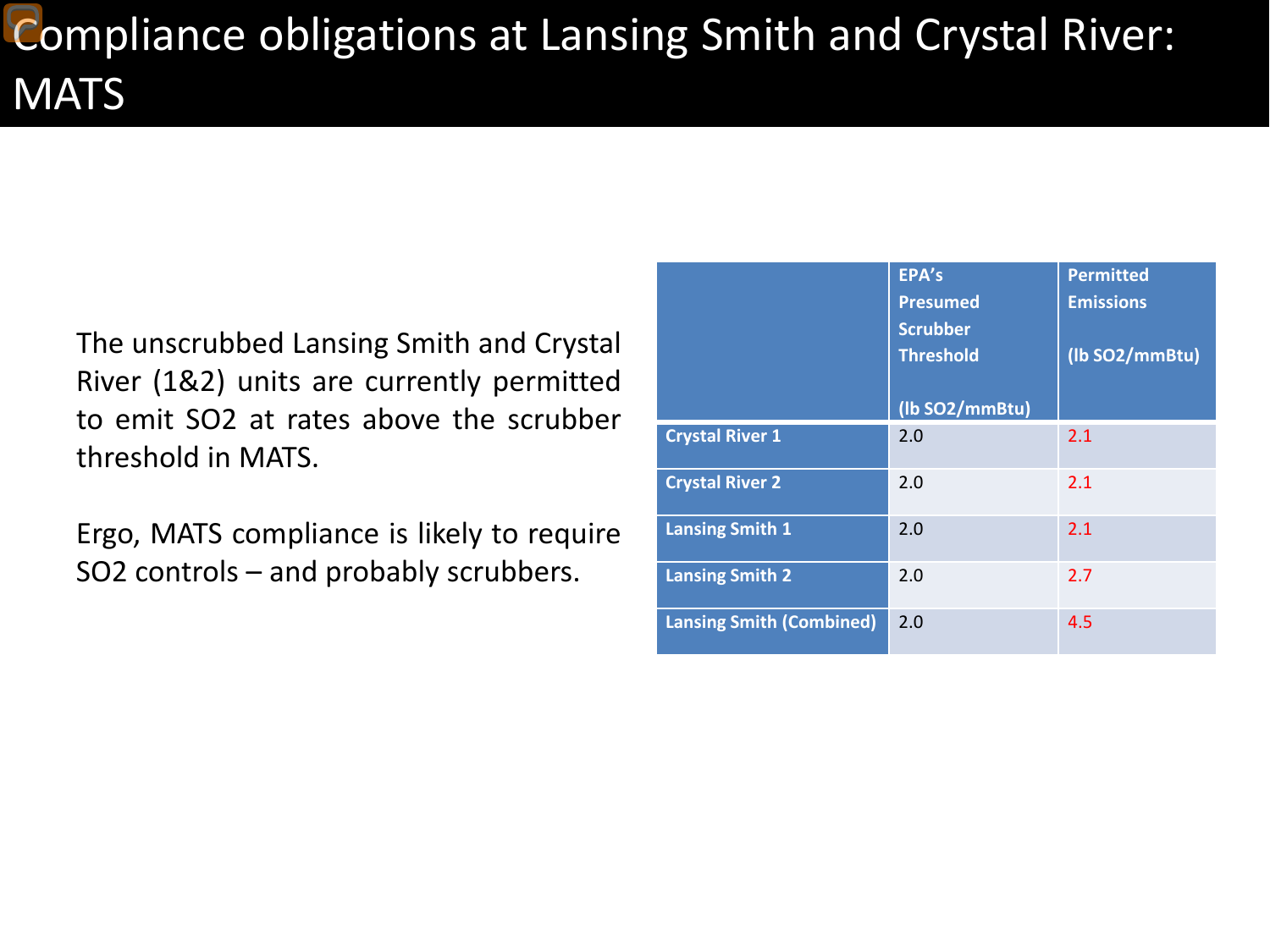## Compliance obligations at Lansing Smith and Crystal River: SO2 NAAQS